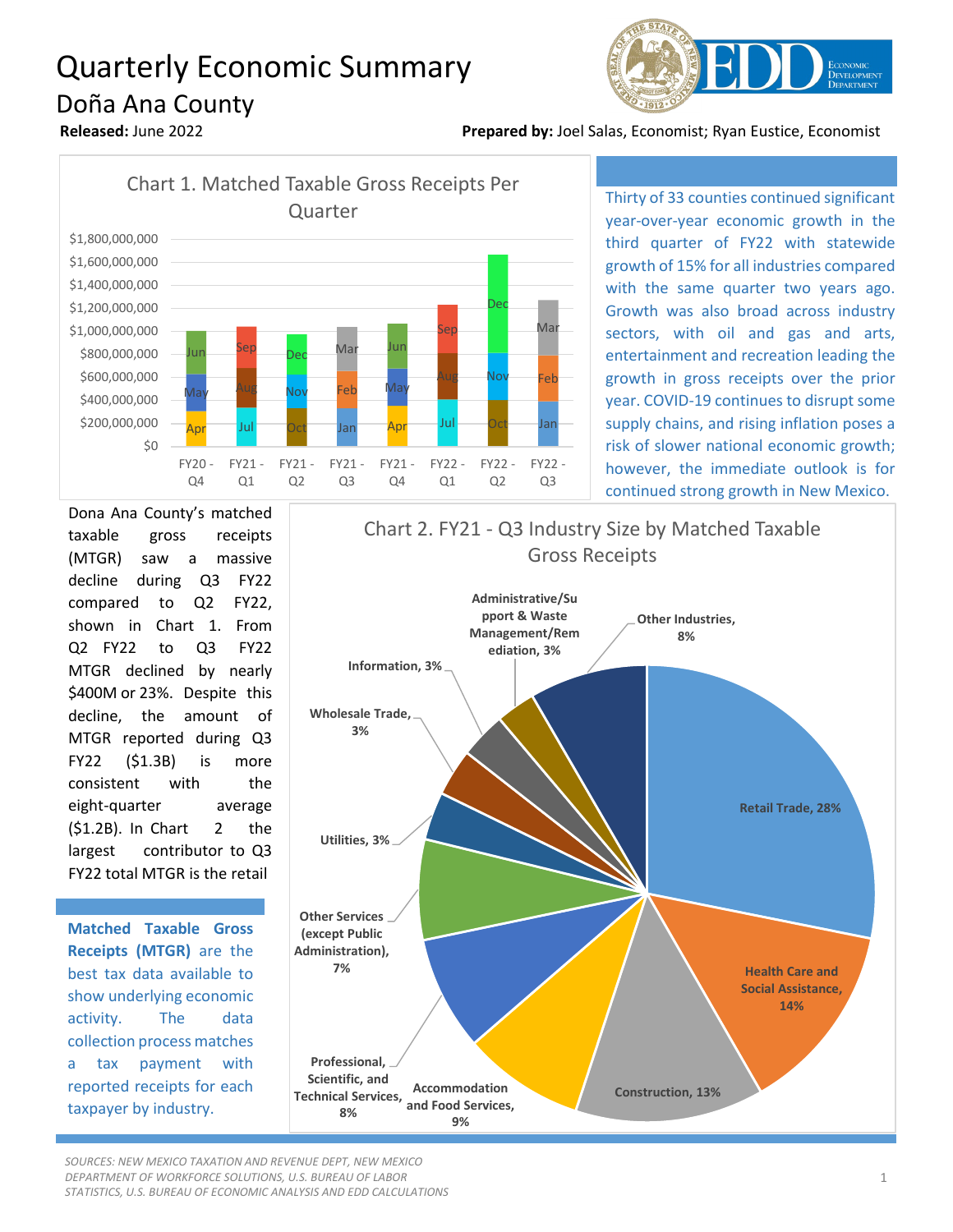## Quarterly Economic Summary Doña Ana County



## **Table 1. FY22 - Q3 Matched Taxable Gross Receipts by Industry**

| <b>Industries</b>                                     | <b>FY22 - Q3</b>       |  | <b>YOY Growth</b> | YOY % Change |        | 2-Year % Change |        |
|-------------------------------------------------------|------------------------|--|-------------------|--------------|--------|-----------------|--------|
| <b>Accommodation and Food Services</b>                | \$<br>$108,063,057$ \$ |  | 26,552,493        |              | 33%    |                 | 39%    |
| Administrative/Support & Waste Management/Remediation | $35,093,584$ \$        |  | 10,065,372        |              | 40%    |                 | 7%     |
| Agriculture, Forestry, Fishing, and Hunting           | $2,186,159$ \$         |  | (2,712,836)       |              | $-55%$ |                 | $-11%$ |
| Arts, Entertainment, and Recreation                   | 7,738,278 \$           |  | 3,774,904         |              | 95%    |                 | 49%    |
| Construction                                          | 168,003,282 \$         |  | 19,582,291        |              | 13%    |                 | $-15%$ |
| <b>Educational Services</b>                           | $9,921,390$ \$         |  | (4,573,476)       |              | $-32%$ |                 | $-27%$ |
| Finance and Insurance                                 | $8,750,085$ \$         |  | 775,969           |              | 10%    |                 | 30%    |
| <b>Health Care and Social Assistance</b>              | 170,396,298 \$         |  | 14,332,386        |              | 9%     |                 | 15%    |
| Information                                           | 41,208,997 \$          |  | 12,389,339        |              | 43%    |                 | $-29%$ |
| Management of Companies and Enterprises               | $530,129$ \$           |  | (33, 289)         |              | $-6%$  |                 | $-20%$ |
| Manufacturing                                         | 26,209,881 \$          |  | 7,345,185         |              | 39%    |                 | 71%    |
| Mining, Quarrying, and Oil and Gas Extraction         | $1,226,110$ \$         |  | 441,249           |              | 56%    |                 | 83%    |
| Other Services (except Public Administration)         | 89,446,189 \$          |  | 21,598,752        |              | 32%    |                 | 35%    |
| Professional, Scientific, and Technical Services      | 101,801,028 \$         |  | 18,507,848        |              | 22%    |                 | 38%    |
| <b>Public Administration</b>                          | $71,566$ \$            |  | (5, 154, 456)     |              | $-99%$ |                 | 255%   |
| Real Estate and Rental and Leasing                    | 26,965,945 \$          |  | 7,461,360         |              | 38%    |                 | 72%    |
| <b>Retail Trade</b>                                   | 354,278,161 \$         |  | 60,624,856        |              | 21%    |                 | 50%    |
| Transportation and Warehousing                        | $4,154,165$ \$         |  | (3,561,780)       |              | $-46%$ |                 | $-42%$ |
| Unclassified Establishments                           | $17,592,219$ \$        |  | 11,469,089        |              | 187%   |                 | 223%   |
| <b>Utilities</b>                                      | $42,742,181$ \$        |  | 1,665,412         |              | 4%     |                 | 21%    |
| <b>Wholesale Trade</b>                                | 41,988,491 \$          |  | 21,272,048        |              | 103%   |                 | 134%   |
| <b>All Industries</b>                                 | 1,271,711,350 \$       |  | 232,421,813       |              | 22%    |                 | 24%    |

trade sector. Retail trade surpassed the construction industry as the largest contributor to MTGR. Table 1 shows a year-over-year (YOY) increase of \$232M from Q3 in FY21 to FY22 of the same period. The largest contributor to this YOY increase came from the retail trade industry which reported a jump in MTGR of \$60.6M or 21%. The largest decline came from the public administration industry, which posted a YOY decline of \$5.2M or 99%. Gross receipts tax (GRT) revenue collections decreased by \$6M, or 29%, from Q2 FY22 to Q3 FY22, shown in Chart 4. Over the last 8 quarters GRT collections have averaged \$14M and shown an upward trend.



*SOURCES: NEW MEXICO TAXATION AND REVENUE DEPT, NEW MEXICO DEPARTMENT OF WORKFORCE SOLUTIONS, U.S. BUREAU OF LABOR STATISTICS, U.S. BUREAU OF ECONOMIC ANALYSIS AND EDD CALCULATIONS*